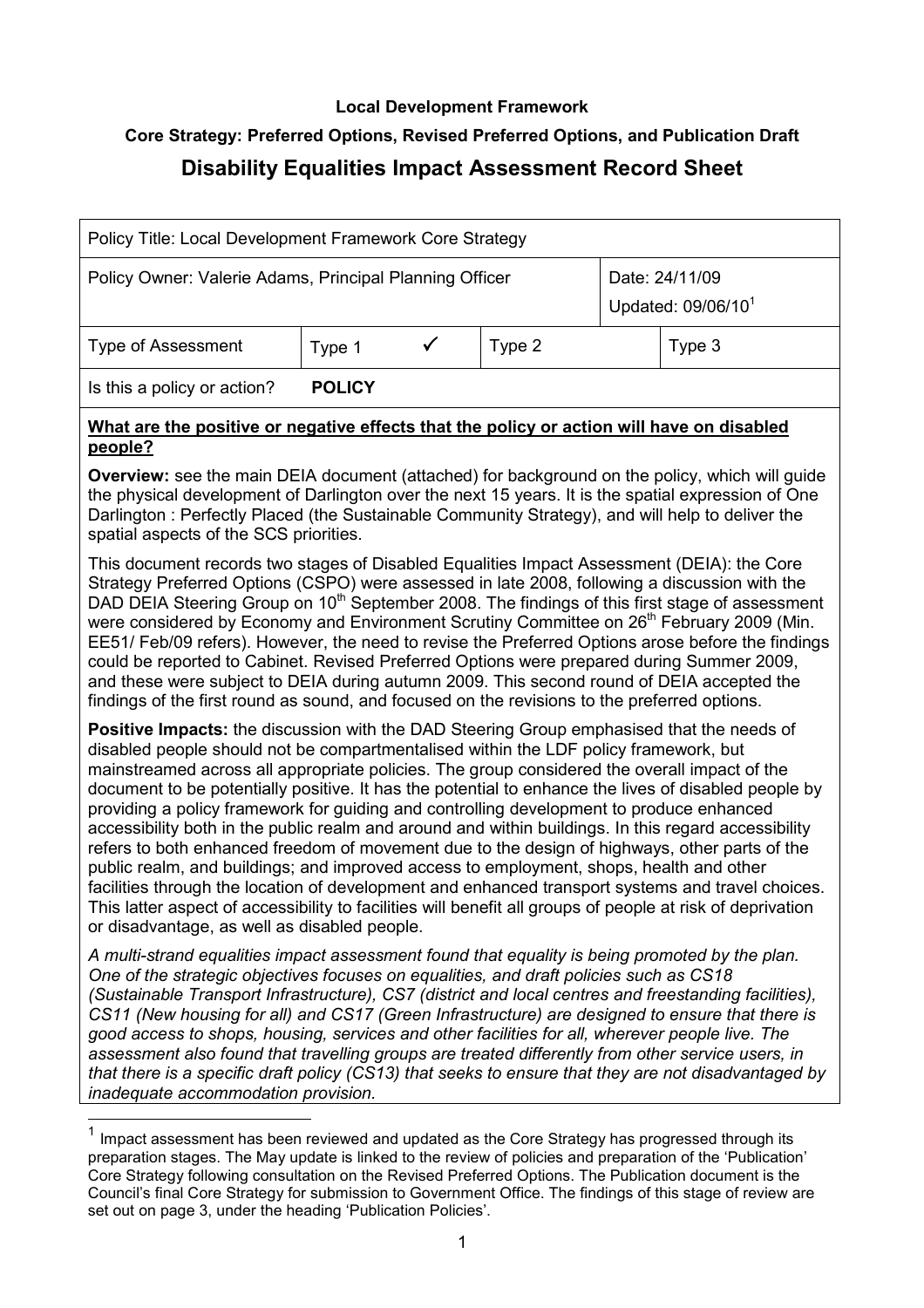Negative Impacts: DEIA did not identify any specifically negative impacts arising from the LDF CSPO. Instead 'negative' findings related to ensuring that the scope and wording of the above policies and others maximise the positive opportunities to secure future development that result in an external environment and internal building design that are inclusive, so that disabled people can use them as fully as other people, within the legal scope of planning policy. This approach to 'maximising the positives' identified the following potential improvements:

 1. A fuller reference to the One Darlington priority in the introduction, and of how the spatial policies of the LDF can contribute to the 'narrowing the gaps' perspective of One Darlington, together with an amendment to strategic objective 2 so that it is more explicit that it refers to a range of potentially disadvantaged groups of people, such as disabled people, as well as geographical communities;

**Action:** this identified need was incorporated in the Core Strategy Revised Preferred Options. Introduction and Strategic Objective amended; action by Valerie Adams

 2. Amendment to CS1 to emphasise that sustainable locations for new development are ones that support good accessibility for everybody by public transport, walking and cycling;

**Action:** this identified need was incorporated in the Core Strategy Revised Preferred Options; Policy CS1 amended; action by Valerie Adams

 3. Amendment to the reasoned justification supporting CS14 to emphasise that conservation, particularly of buildings with public access, must be balanced with accommodating the needs of disabled and other potentially disadvantaged groups;

**Action:** this identified need referred to a detailed matter and has been incorporated into the Design of New Development SPD; action by Karen Johnson

 4. Amendment to CS19 (formerly Policy CS18) and/or reasoned justification to recognise and promote the accessibility needs of everybody, including people with mobility impairments. The chair of Darlington Association on Disability proposed the retention of Policy R2 of the Borough of Darlington Local Plan, 'Access for People with Disabilities', because it provides a valuable policy 'hook' in discussing proposals with developers. However, it is not proposed that Policy R2 be carried forward because it does not align with either the core policies or detailed guidance of the LDF, but it is important that the combination of the policy amendments referred to above, together with the Design of New Development SPD provide the tools needed to safeguard appropriately the interests of disabled people.

**Action:** this identified need was incorporated in the Core Strategy Revised Preferred Options; Policy CS 19 amended; action by Karen Johnson and Peter Roberts in discussion with Gordon Pybus

 The second round of DEIA, focused on the revisions to the Preferred Options, similarly identified improvements that would maximise positive impacts, rather than identifying specifically negative impacts. The following improvement actions were identified and actions taken:

 5. Policy CS11 Housing for All: the mix of housing secured through promotion of Lifetime Homes should include both housing for people with disabilities, and housing for older people, this latter including housing capable of being readily adapted to meet a range of needs. This would be a modified version of lifetime homes, which ensures that as many new homes as possible are built in a way that eliminates the need for the most costly or reduces substantially the cost of the most frequently requested adaptations.

**Action:** the reference to Lifetime Homes has been changed as above; Policy CS11 amended; action by Valerie Adams

 6. Policy CS17 Green Infrastructure: policy has been amended to make it clearer that accessibility means accessibility for all.

**Action:** Policy CS17 amended as above; action by Valerie Adams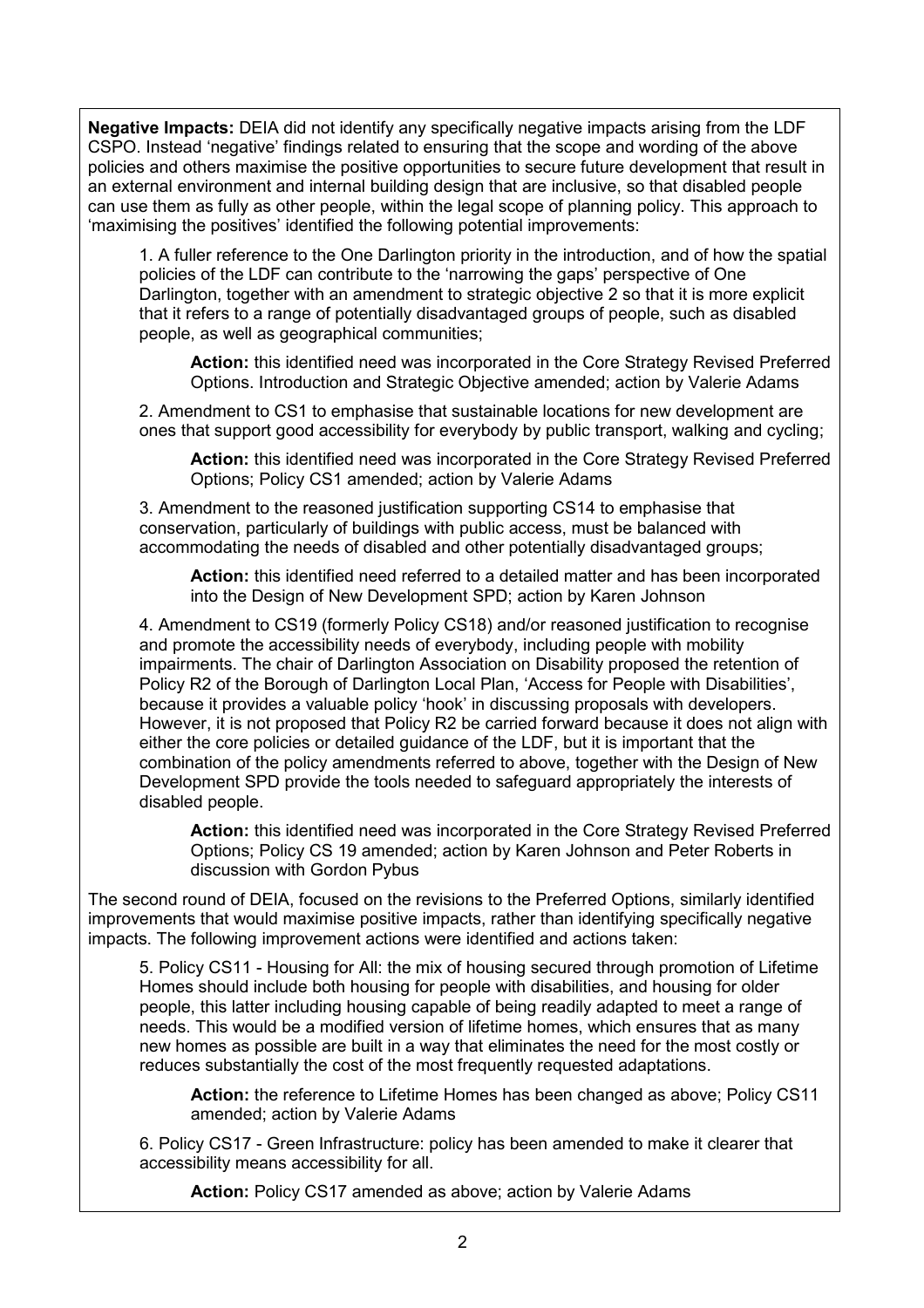7. Policy CS18 - Sport and Recreation Provision: policy amended to make it clearer that provision is to meet the needs of all in the community.

**Action:** Policy CS18 amended as above; action by Valerie Adams

 8. Policy CS6 Vibrant Cultural and Tourism Offer: visitor accommodation element of policy reworded to read…..'a range of visitor accommodation will be required in appropriate locations, accessible by sustainable transport and including provision to meet the needs of disabled people. These…'

**Action:** Policy CS6 amended as above; action by Valerie Adams

 9. Policy CS19 Improving Transport Infrastructure and Creating a Sustainable Transport Network: policy reworded to remove reference to the sequential approach to selecting solution to transport problems; element (f) of the policy has been amended to 'improving accessibility for all'.

**Action:** Policy CS19 amended as above; action by Valerie Adams

 10. Policy CS4 Paying for Development Infrastructure: part (1) of policy reworded to affordable and special needs housing provision.

**Action:** Policy CS4 amended as above; action by Valerie Adams

 The emphasis in all of the above amendments has been to make explicit to developers and other users of the LDF Core Strategy that the interests and needs of disabled people must be taken into account in the location and design of development across all relevant policies, whilst avoiding compartmentalising those interests and needs into a disabled policy 'silo'.

# Publication Policies – DEIA of changes to Revised Preferred Options Policies, May 2010

 A further round of impact assessment was carried out in May 2010 as part of the preparation of the Publication Core Strategy. This stage of the planning process followed consultation on the Revised Preferred Options in January/February 2010. The Publication Core Strategy is the Council's final version for submission to Government Office. The Publication policies can be challenged after submission only on 'soundness' rather than on content. The changes at this stage are limited to amendments to policies and reasoned justification only, and not to the supporting components of the Core Strategy.

Policy CS1 – Darlington's Sub-Regional Role and Locational Strategy: the overall locational strategy of concentrating development in the most accessible locations will help to improve access for all, subject to the detailed design of new developments and infrastructure schemes, and the effective application of Policy CS19 to ensure good accessibility for all to and within new developments.

Policy CS2 – Promoting Good Quality Sustainable Design: there is no change to this policy and therefore no consequent change to the impact assessment.

Policy CS3 - Promoting Renewable Energy: this policy has been revised substantially, but not in any way that could impact adversely on disabled people. The revised wording includes access safeguarding provision and the requirement for mitigation measures for any significant adverse impacts. Government office has commented that these qualifications of the policy are too strong. Any further revision in response should retain sufficient mitigation provision, but the assessment team could not envisage any circumstances in which the promotion of renewable energy could have negative impacts.

Policy CS4 – Developer Contributions: the policy includes an indicative but not exclusive list of forms of infrastructure provision that may be negotiated through Planning Obligations to meet needs arising as a consequence of development. Number 1 in the Preferred Options policy list was 'Affordable and special needs housing provision', but in the Publication version of the policy 'special needs' has been deleted. This appears to be a weakening of the policy in terms of meeting the needs of disabled people.

However, this change is one of a number designed to simplify the policy and indicate that the list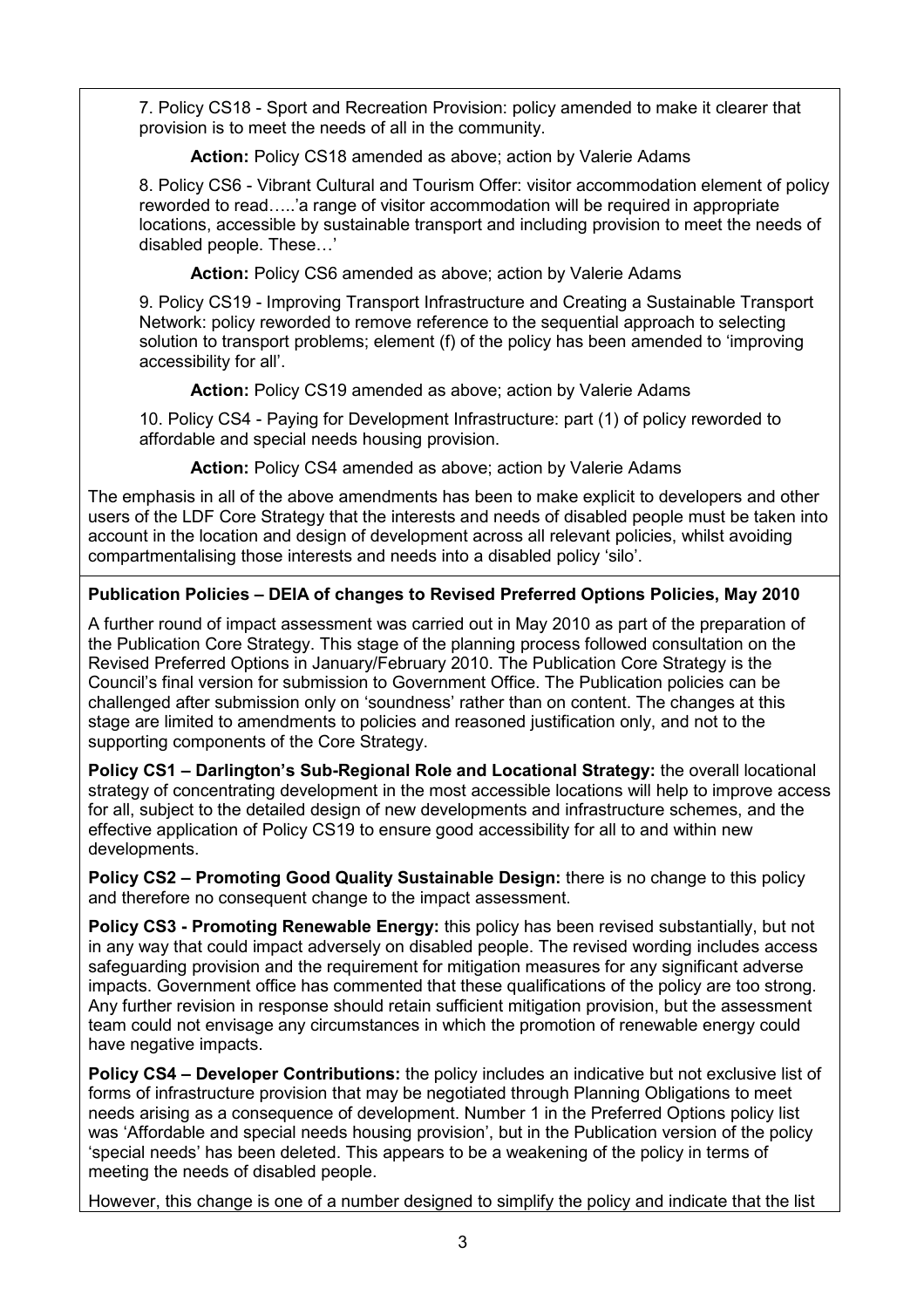gives examples for guidance of the overall types of physical infrastructure provision that could be required. Detailed provision required from each development will be a matter of negotiation according to the specific needs generated by the development, and the scope for negotiation would be undermined if the policy sought to be too prescriptive. Other changes include the deletion of the requirement to provide 'open, space, landscaping and children's play areas' in favour of a more general requirement for the '…enhancement of…green infrastructure' according to specific local needs arising from a development proposal. The term 'affordable housing' includes all forms of housing provision additional to that provided by the housing market.

The housing needs of disabled people are in any case addressed in Policy CS11 – Meeting Housing Needs. This sets out the requirement for new housing development and the conversion or adaptation of existing dwellings to achieve a balanced stock of housing to meet the local needs and aspirations. Amongst other requirements it specifies the provision of 'housing for people with disabilities and housing for older people, including housing capable of being readily adapted to meet a range of needs . This policy has not been amended for the Publication stage. It will be supported by supplementary guidance on Affordable Housing and Housing Need that will incorporate a 'Darlington Standard' for Adaptable Housing. The standard will set out an ambitious but realistic requirement that will reflect both local need and the capability of the local housing market to satisfy need. This guidance will be prepared to accompany the Core Strategy when it is adopted. This is in accordance with the findings and comments of the first round of DEIA summarised earlier in this document.

Policy CS5 – Supporting the Local Economy: the principal change to this policy is to prioritise locations for future employment development, with first priority in the short-term given to the Town Centre, Town Centre Fringe and Central Park, and second priority throughout the plan period given to other locations – Faverdale, Lingfield, Morton Palms and Durham Tees Valley Airport. This is regarded as a potentially positive impact, in prioritising central and more accessible locations for job provision. Policy CS 19 – Improving Transport Infrastructure, sets out requirements ensuring good accessibility to these locations, as well as to other facilities, by tackling congestion, promoting sustainable travel modes, ensuring that workplaces implement travel plans and for improving transport facilities and systems. Whilst this policy framework is considered sound in terms of DEIA, it is imperative that the overarching strategic objectives, which were strengthened in the first cycle of DEIA to emphasise the One Darlington priorities of equality of opportunity and accessibility for all, inclusion and eliminating disadvantage, are carried forward in the implementation of policies.

 However, the soundness of the policy framework will only be borne out if detailed projects and proposals developed under the policies incorporate early, integrated consideration of impacts on disabled people and other potentially disadvantaged groups, in accordance with the Council's established practice.

Policy CS6 – Vibrant Cultural and Tourism Offer: this policy has been amended, but retains the reference to meeting the needs of disabled people in visitor accommodation development, and to ensuring development is in accessible locations.

Policy CS7 – The Town Centre: there are no additional impacts arising from the amendments to this policy. The policy emphasis on consolidating and protecting the vitality and viability of the town centre is regarded as positive in providing the optimum accessibility for all residents, including disabled people, to essential facilities.

Policy CS8 – Additional Retail Provision: the amendments to this policy relate to revisions to the amount and phasing of future retail floorspace requirements, but the policy seeks to locate any new retail development in existing centres. No additional impacts arise from the changes.

 Policy CS9 – District and Local Centres and Local Shops and Services: as CS8 above. Amendments afford protection specifically to local pubs and clubs, as well as shops and other facilities that provide for day-to-day needs – this is a positive change in terms of safeguarding access to such facilities.

Policy CS10 – New Housing: this policy reinforces Policy CS1 – see comments on CS1 above. There are no significant amendments. There is no DEIA impact. **Policy CS11** – see comments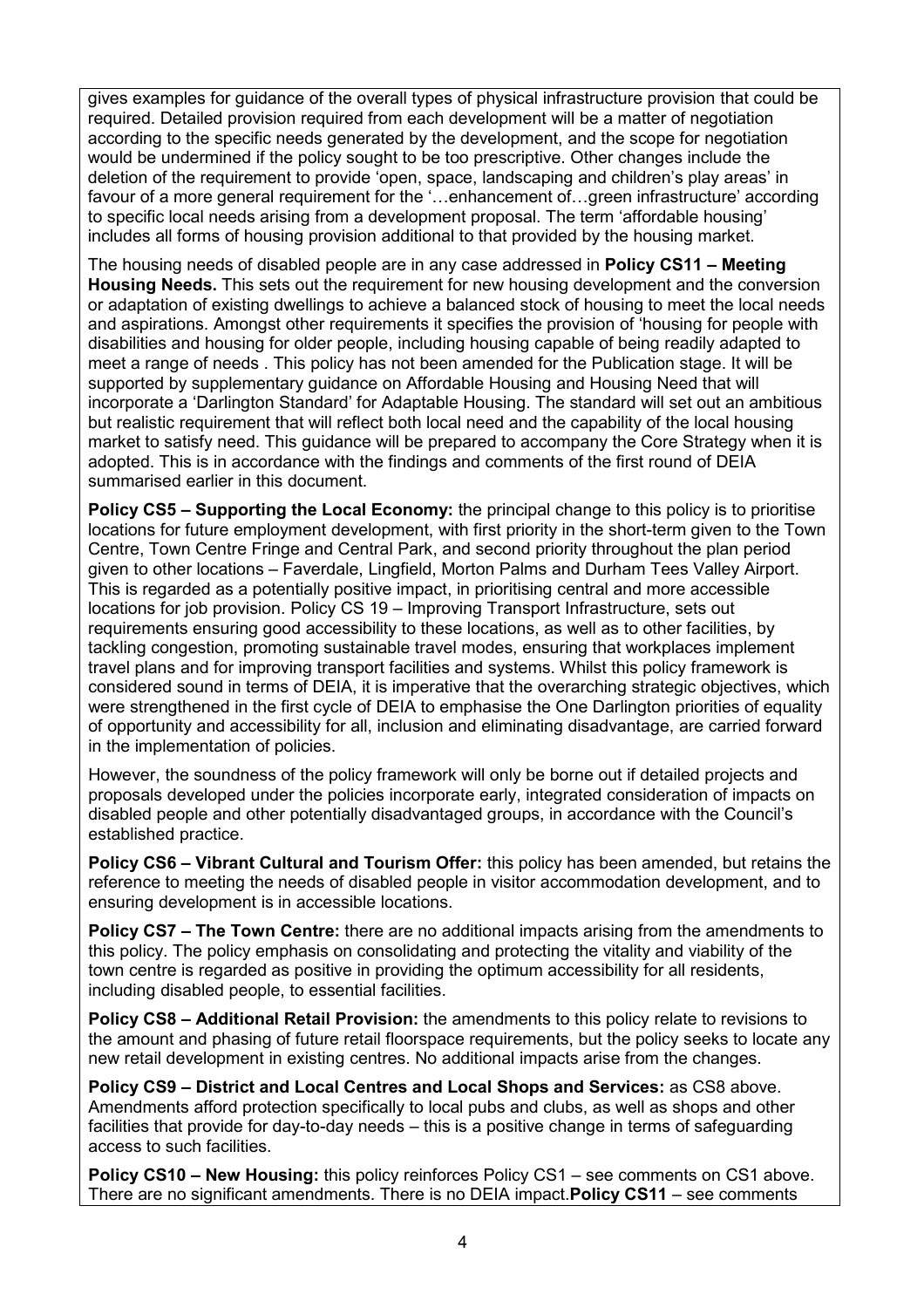under Policy CS4 above.

Policy CS12 – Existing Housing: this policy reinforces policies CS1, 2, 5 and 11 by setting out a framework for the improvement, adaptation and replacement of existing housing to maintain a viable housing stock. The policy has been amended to identify priority areas for the regeneration and improvement of existing housing. There are no positive or negative impacts for disabled people.

 CS13 – Accommodating Travelling Groups: this is an important policy in promoting provision for a key group in the local population at risk of disadvantage. The policy has been amended in ways that reinforce positive benefits for Gypsies and travellers, but there are no positive or negative impacts specifically for disabled people.

CS14 - Promoting Local Character and Distinctiveness: this policy identifies those features of local heritage and distinctiveness that should be protected and enhanced. The policy has been amended significantly for the Publication stage, but these changes do not have positive or negative impacts in themselves. However, the requirement in policy CS2(d) to provide access for disabled people must be taken into account in proposals affecting historic buildings, so that protection of historic character is balanced with the access needs of disabled people and the objectives of an inclusive society.

 Policy CS15 – Protecting and Enhancing Biodiversity and Geodiversity: the amendments to this policy have no implications for disabled people, provided that the access requirements set out elsewhere in Policy CS2 are reflected in the design and restoration of specific sites where public access is to be encouraged and improved.

 Policy CS16 – Protecting Environmental Resources, Human Health and Safety: changes to the policy reflect latest advice on flood risk from the Environment Agency. Amendments give priority to development in low risk areas, whilst setting out criteria for essential development in higher risk areas. This could include, for example, the Skerne Corridor through the Town Centre Fringe. Flood mitigation measures in such areas, such as raised ground floor levels, should be balanced against the disabled access requirements established in Policy CS2.

CS17 – Delivering a Multi-Functional Green Infrastructure Network: the policy promotes the provision and safeguarding of a network that is, amongst other criteria, accessible. Policy CS2 establishes that the criterion of accessibility includes taking into account the needs of disabled people. The Publication stage amendments to the policy do not impact specifically upon disabled people.

 Policy CS18 – Promoting Quality Accessible Sport and Recreation Facilities: as with CS17, above, the policy sets an accessibility criteria for facilities, and the CS2 reference to the access needs of disabled people applies. The Publication amendments do not impact directly on disabled people.

Policy CS 19 – see Policy C5 above.

What evidence supports this?

 This is not a particularly relevant question in the context of the LDF Core Strategy. The 'evidence' is whether the wording of policies and reasoned justification can secure the interests and needs of disabled people. The 'evidence' for the overall approach was in the feedback from the DAD Steering Group.

Who was involved?

DAD Disability Equalities Impact Assessment Steering Group – discussion on 10/09/08

 Gordon Pybus, Chair of DAD, separate discussions to the above on taking forward Policy R2 from the Borough of Darlington Local Plan – see references in main DEIA (attached)

Valerie Adams, Principal Planning Officer, 'owner' of the LDF and co-ordinator of DEIA

Steve Petch, Strategy Manager; Karen Johnson, Planning Officer; Grant Rainey, Planning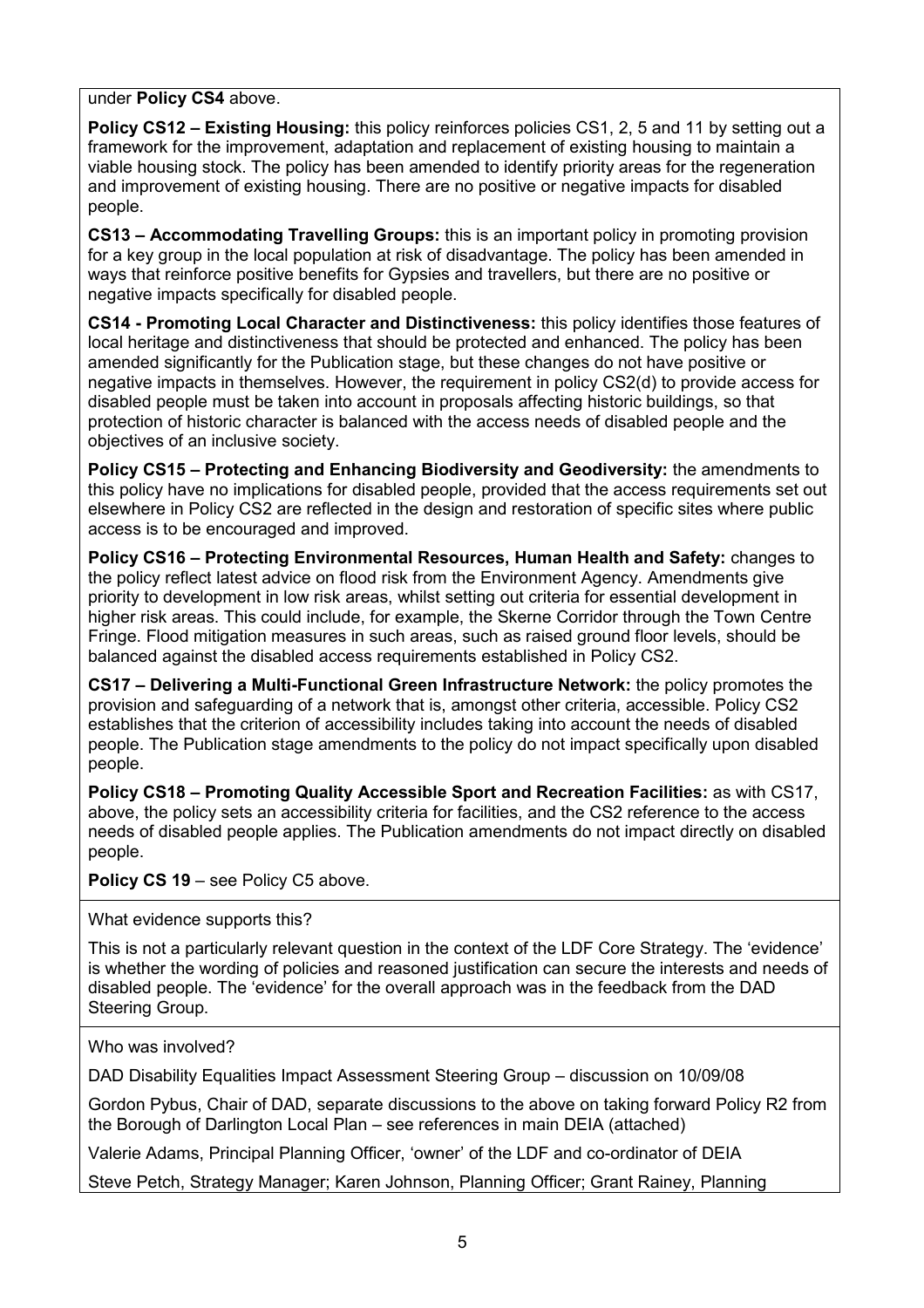## Technical Officer

Peter Roberts, Policy Advisor and Equalities Co-ordinator in Chief Exec's Dept

David Plews, Head of Connecting with Communities – guidance on conducting aspects of DEIA

What action will you take as a result of the impact assessment?

## Preferred Options Policies

 The actions identified in the DEIA as desirable are all focused on strengthening references to ensure that the interests of disabled people are included in the policy framework, so that it is directed at maximising the potential for securing positive impacts for disabled people.

 These actions have all been taken, in the sense that appropriate references and strengthening of policies have been incorporated in the Core Strategy Revised Preferred Options document to be reported to Cabinet on 5<sup>th</sup> January 2010. In addition, an identified impact, as referenced above, related detailed design of development and was therefore actioned in the Designed of New Development Supplementary Planning Document (a component of the Local Development Framework)

### Publication Stage Policies

 Given that this is the final stage of policy development before formal submission to Government Office, each of the policies is examined above. At this stage the amendments to policies are concerned with reinforcing their soundness and sustainability. Several of the amendments have potentially positive impacts, and none introduced any negative impacts for disabled people, provided that the access needs of disabled people supported in Policy CS2 are balanced against consideration of other requirements, such as flood risk and conserving historic buildings. The removal of the reference to special needs housing in Policy CS4 appears to be a negative change, but as outlined above, the change is part of making the policy sounder, whilst the requirements for special needs housing provision are covered in Policy CS11.

 Overall, this examination of the policies of the Publication draft Core Strategy reflects and reinforces the key finding of DEIA at the Preferred Options stage, namely that the overall policy framework is positive in promoting the needs and interests of disabled people, but that this must be acted upon in implementing policies in the control of development and in projects and programmes. DEIA must be an integral aspect in the design and/or assessment of all detailed development proposals, to identify and mitigate potential negative impacts and enhance the positive benefits of development for disabled people.

How and when will this action be monitored?

 Once the Core Strategy is adopted, the impact of applying the policies on disability equalities will be monitored in the LDF Annual Monitoring Report. The findings of the AMR inform decisions about the need to revise policies.

Peter Roberts wrote-up the Publication stage content on pages 3, 4, 5 and 6 above.following impact assessment sessions involving Valerie Adams, Karen Johnson and Daniel Ashe. These sessions were informed by the original advice and guidance provided by the DAD Impact Assessment Steering Group referenced elsewhere in this document.

 The remainder of this document is the note of the Preferred Options stage of DEIA, which is the basis of the content on pages 1-3 and 6 above.

9th June 2010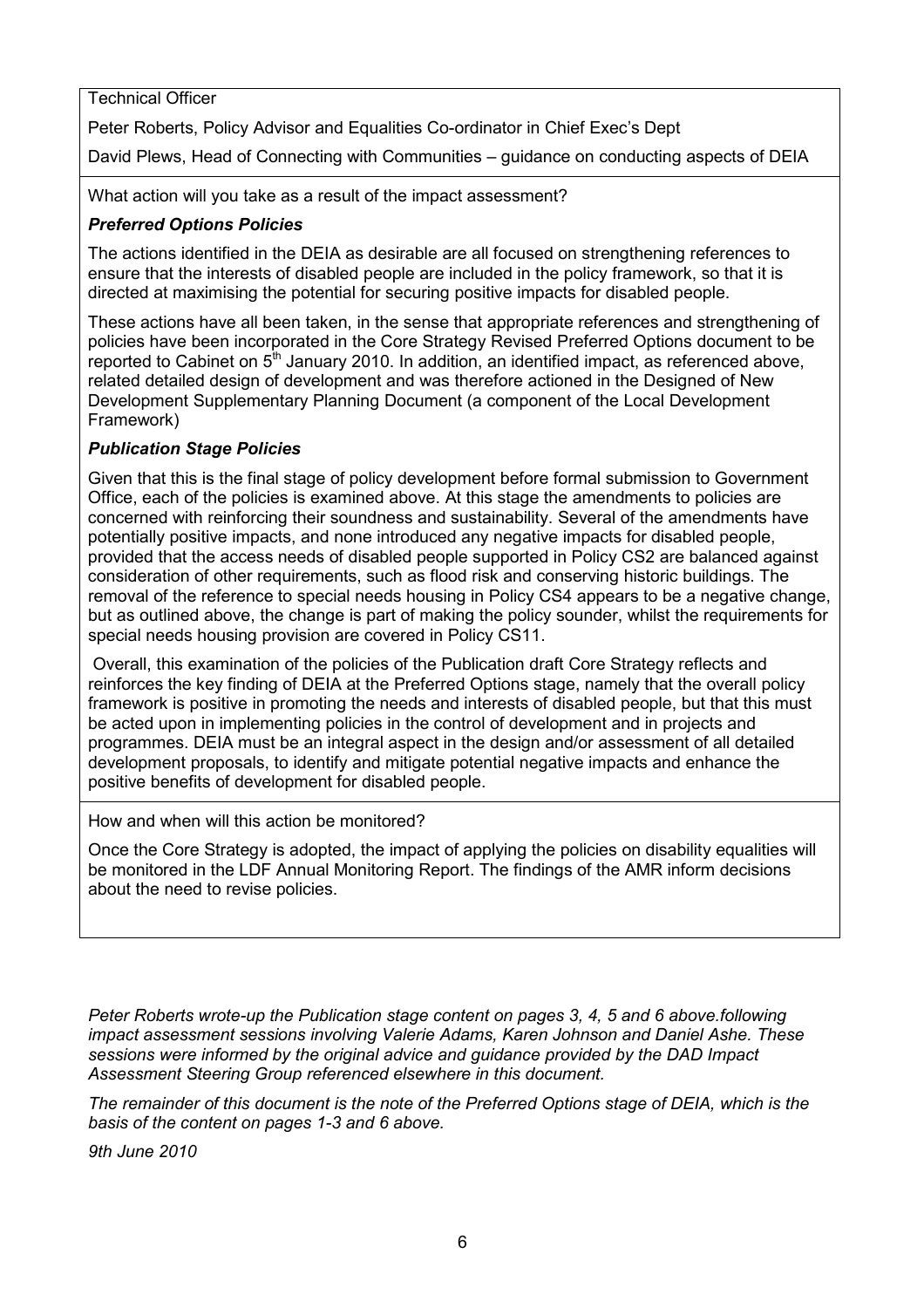### Local Development Framework

## Core Strategy: Preferred Options and Revised Preferred Options

# Disability Equalities Impact Assessment

#### Findings and Recommendations

The findings and consequential changes to the Local Development Framework Core Strategy Preferred Options and Revised Preferred Options arising from Equalities Impact Assessment are contained in paragraphs 28 and 31 of this document. Recommendations are set out in paragraph 34.

#### Background:

- 1. This Disability Equalities Impact Assessment (DEIA) has been written up by the Equalities Co-ordinator in the Chief Executive's Department following extensive discussion with officers responsible for the development of the Local Development Framework, the Chair of Darlington Association on Disability (DAD) and the DAD Steering Group on DEIA.
- 2. The DEIA has been carried out over a lengthy period. The key stages and events have been as follows:
	- a. August 2008: multi-strand equalities impact assessment carried out by Valerie Adams, Steve Petch, Karen Johnson and Peter Roberts on draft policies, with findings fed into the continuing preparation of the LDF Core Strategy Preferred Options (CSPO).
	- b.  $10^{th}$  September 2008: meeting with DAD Steering Group on DEIA, to generate advice and guidance on spatial/environmental disability issues to feed into the CSPO. A note of the meeting is attached as Appendix 1.
	- c. October 2008: publication of LDF Core Strategy Preferred Options for consultation.
	- d. October December 2008: public consultation on Core Strategy Preferred Options; during this period officers met on regularly to carry out impact assessment on the draft policies in the CSPO
	- e. December 2008 January 2009: meetings between Gordon Pybus (DAD), Karen Johnson and Peter Roberts focused on Policy R2 (Access for People with Disabilities) of the Borough of Darlington Local Plan, and the need for similar policy provision within the CSPO.
	- f. January 2009: preparation of final draft CSPO following public consultation.
	- g. January 2009: write up of draft DEIA by Peter Roberts.
	- h. 26<sup>th</sup> February 2009: Economy and Environment Scrutiny Committee consideration of draft CSPO, consultation responses and next steps; the report included content on the results of Equalities Impact Assessment and consequential changes incorporated in the draft CSPO, including the discussion on carrying forward Policy R2 of the current Local Plan.
	- i. The scrutiny report highlighted the need for more work to be done to ensure the CSPO policies would be sound and sustainable, and this further work would involve changes to some of the policies; this further work was carried out over the spring and summer of 2009.
	- j. September November 2009: officers carried out further Disability Equalities Impact Assessment on the draft revisions arising from the additional work.
- 3. This DEIA document records the findings of assessment and the consequential changes and amendments to the CSPO throughout this lengthy process of policy development, including the original assessment process between August 2008 and January 2009, and the assessment of revised policies between September and November 2009. Findings will be reported to Cabinet when it considers the CSPO, scheduled for January 2010.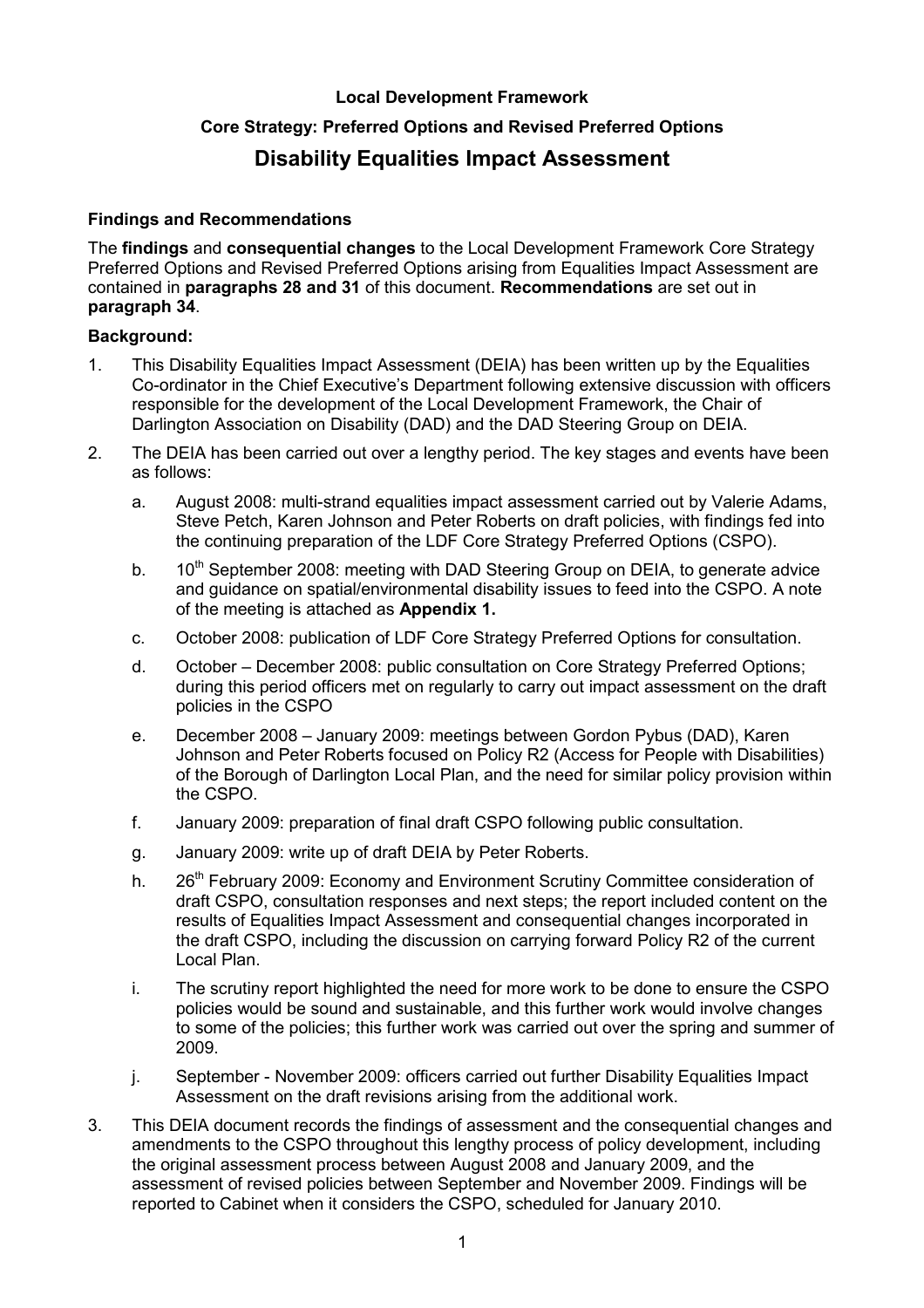- 4. Through the DEIA process the focus has been on assessing and modifying the policies contained in the CSPO to achieve the following:
	- a. Maximise the potential for positive impacts for disabled people arising from the application of the Core Strategy policies
	- b. Minimise potential for negative impacts
	- c. Ensure that all impacts, positive and negative, are identified and reported to Cabinet as part of the decision-making process following consultation on the Core Strategy: Preferred Options

### Preamble:

- 5. The LDF Core Strategy: Preferred Options (CSPO) document was published for consultation in October 2008, with consultation due to end at the end of December 2008.
- 6. The Principal Planning Officer responsible for the LDF development (VA) and the Policy Advisor with responsibility for co-ordinating the Equalities programme within Chief Executive's department (PR) met with the Darlington Association on Disability Steering Group on Disability Equalities Impact Assessment (DEIA) on 10th September. The meeting was chaired by the Chairman of D.A.D. and the Council's corporate Equalities Advisor (DP) attended for part of the meeting.
- 7. The meeting generated a broad range of advice and guidance on disability issues relating to planning and the physical environment. The group also advised that it would be appropriate for officers to carry out a DEIA, taking account of the guidance provided at the meeting, and then consult via the Chairman on that draft DEIA, rather than involving disabled people directly in the assessment. A note of the meeting is attached as Appendix 1.
- 8. At the point in time when this document was originally being prepared, following completion of the initial DEIA, the Planning Service was advised by Government Office that further review of policies in the Core Strategy was needed to ensure that they are sound and can sustain legal challenge. This involved a further round of consultation following review, setting back the date for adoption of the core strategy from the original target of summer 2009.
- 9. The original DEIA was therefore adopted as the foundation for review of impacts, with a further DEIA carried out on those parts of the CSPO that were revised as a result of the additional work required to strengthen the policy framework.

## **Generic Multi-Strand Equalities Impact Assessment**

- 10. A generic assessment was carried out by an officer team following the meeting with the DAD Steering Group, and has been documented separately. The assessment found that, overall, the LDF CSPO would have positive impacts in promoting equalities through a strategic objective and a number of draft policies, such as CS18 (Sustainable Transport Infrastructure), CS7 (district and local centres and freestanding facilities), CS11 (New housing for all) and CS17 (Green Infrastructure) which are designed to ensure that there is good access to shops, housing, services and other facilities for all, wherever people live.
- 11. The assessment also found that travelling groups are treated differently from other service users, in that there is a specific draft policy (CS13) that seeks to ensure that they are not disadvantaged by inadequate accommodation provision.
- 12. The assessment also found that these positive impacts could be made more explicit by including references to the needs of specific groups of people or communities where appropriate. These are covered by the recommended changes and actions in paragraphs 28 and 31.

### Screening:

13. Good Practice – good practice in this context means framing the objectives, policies and reasoned justification of the core strategy to ensure that they promote the spatial/environmental needs of disabled people in the location and design of development. Current legislation and regulation establishes appropriate standards and should ensure that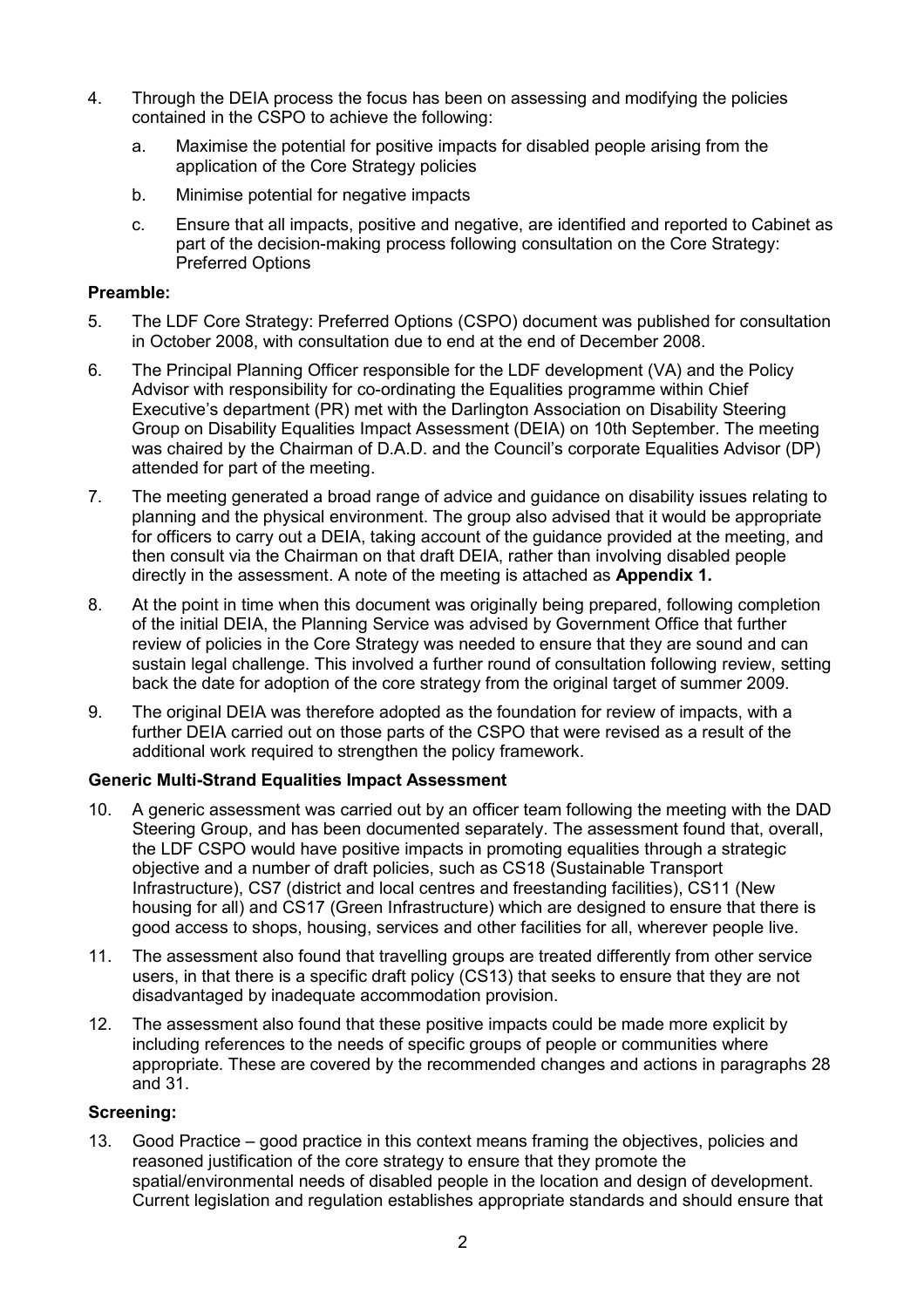the interests of disabled people are 'mainstreamed' and taken into account in the design and consideration of development proposals, and in the application of policies generally, rather than through the inclusion of 'silo' policies relating specifically to the needs of disabled people.

- 14. However, it is important to ensure that the 'mainstreaming' approach is explained in the document, and that users of the document (primarily developers and designers) are made aware of the need to consider, discuss and accommodate the specific, local and diverse needs of disabled people. The document should give disabled people confidence that they will be treated equally through the consideration of their needs in the location and design of development. And it should resolve the tension between 'mainstreaming' (i.e. pursuing the needs and interests of disabled people through the appropriate application of all policies) and providing a 'hook' for promoting the interests of disabled people in the way that Policy R2 of the Local Plan does currently.
- 15. Outcome Drivers the key drivers are the 'One Darlington' and 'Perfectly Placed' priorities of the Sustainable Community Strategy (SCS). The LDF is the spatial expression of the SCS, and its strategic focus is on pursuing the 'Perfectly Placed' vision of shaping Darlington as a place that supports a high quality of life and that attracts the investment and prosperity needed to underpin that quality of life for everyone in the borough. The 'perfect place' is thus a platform for the 'One Darlington' vision of an inclusive community that opens up aspiration and opportunity for everyone.
	- a. In terms of the LDF and disability, this means ensuring that the development of the borough, in terms of the location and design of development, opens up and improves access, and thus opportunity, for disabled people. People with impairments should be able to use the physical environment, including shops, employment buildings, health, leisure and other facilities, their homes and travel between all of these, on the same equal basis as all residents, so that the environment does not turn impairment into disability.
	- b. There are a wide range of other outcome drivers that need to be reflected in the LDF, including the Regional Spatial Strategy and national planning policy guidance.
- 16. Target Population the LDF relates to the whole population of the borough, as well as the businesses, developers and their agents that might wish to work in or migrate into the borough. Its 'target' is the physical environment and infrastructure of the borough, and on seeking to reflect and balance the needs and aspirations of the whole borough population in the design of the environment.
- 17. Physical environment the policies of the LDF relate specifically to the development, design and conservation of the physical environment of the borough as a whole. Whilst a wide range of other policies and services impact on the detailed design and management of particular aspects of the environment (e.g. Building Regulations, Environmental Health (noise, pollution, food hygiene, etc) Street Scene, Highway Maintenance and many others, all of which impact to a greater or lesser degree on the interests of disabled people) the LDF provides the overarching policy framework for guiding the overall future 'shape' of the physical environment – the location of development, transport links, design policies for buildings and the public realm.
- 18. Service design the LDF has no direct impact on the design of services, other than providing the policy framework for the development of the borough that all services must operate within.

### Assessment Type and Resources:

19. A Type 1 assessment (wide involvement) is indicated by the above screening commentary. This is because the LDF policies may impact on the widest possible population of disabled people with a wide variety of impairments, and across the physical environment as a whole.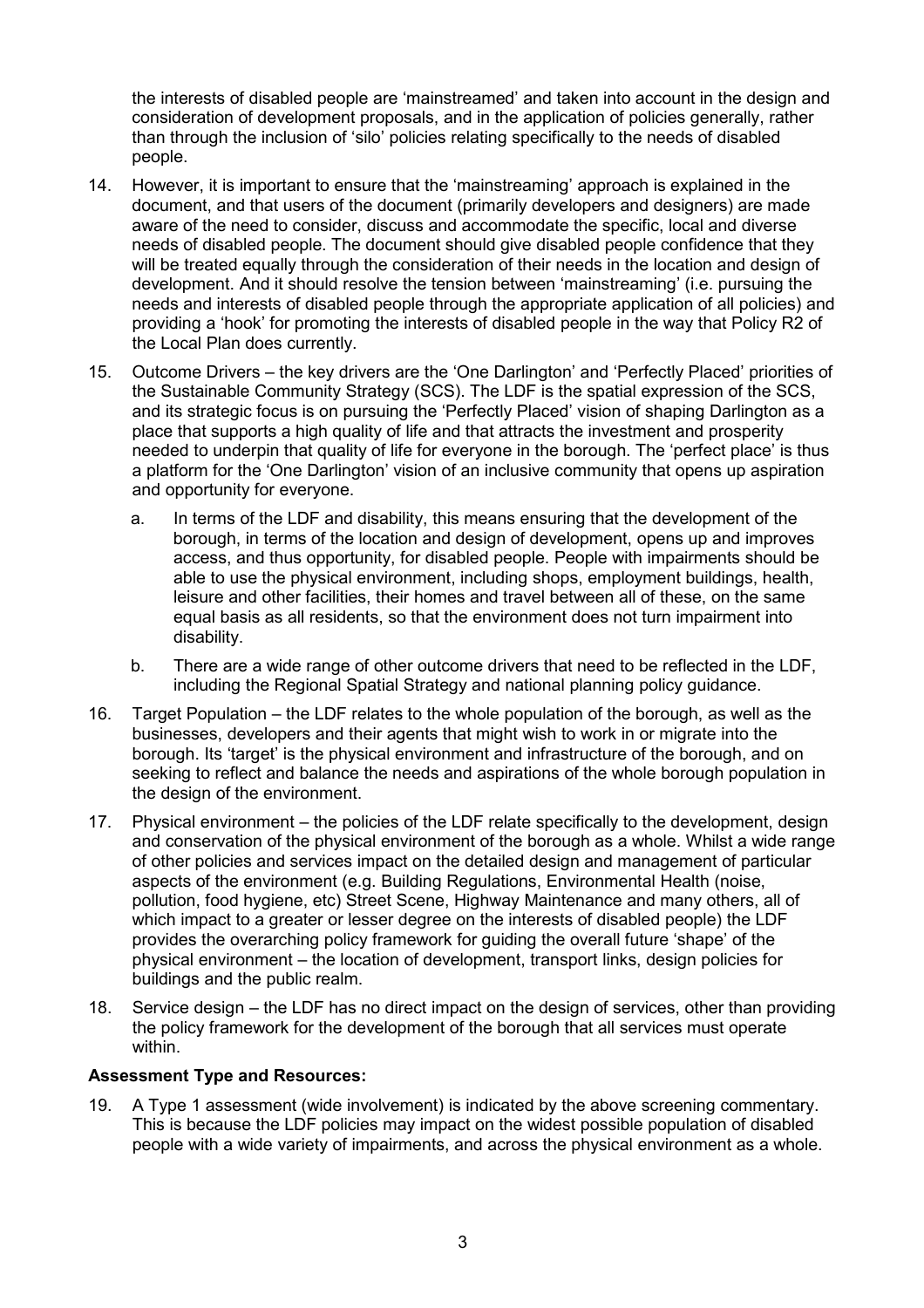- 20. The lead officer for this assessment is the Principal Planning Officer, Valerie Adams, supported by the department Equalities Co-ordinator, Peter Roberts (Policy Advisor in the Policy Unit).
- 21. The discussion with the DAD Steering Group on DEIA, which includes people with a range of different impairments, provided the impact involvement session. A note of the views and recommendations of the group is attached as **Appendix 1**. Further meetings were held with the Chair of DAD to discuss a specific policy issue, outlined in paragraphs 25-27 below.

### Overall Findings of the Impact Involvement Session

- 22. The majority of the issues raised related to matters of detail that will be covered by the Supplementary Planning Documents (SPD) providing the detailed development control policy and guidance within the LDF. The CSPO sets the overall policy framework, and the group's recommendations for this level of the LDF focused on ensuring that the wording of policies is inclusive of disabled people. The group was concerned that the interests of disabled people should be 'mainstreamed' throughout the policy framework, with explicit reference as required. Compartmentalised policies for disabled people were to be avoided.
- 23. Changes to the CSPO arising from the impact involvement session are summarised in paragraphs 28 and 31 below. Having recognised the high level nature of the CSPO, and the interest of the group in issues that will be dealt with in SPD, the group advised that no further involvement sessions were required, subject to the changes summarised below being made to the CSPO.
- 24. The Design SPD, which was adopted in July 2009 and subjected itself to DEIA, will be especially significant in managing the impact of new development on disabled people. The detailed issues raised at the CSPO impact involvement session relating to the design of development were carried forward into the draft and impact assessment of the Design SPD.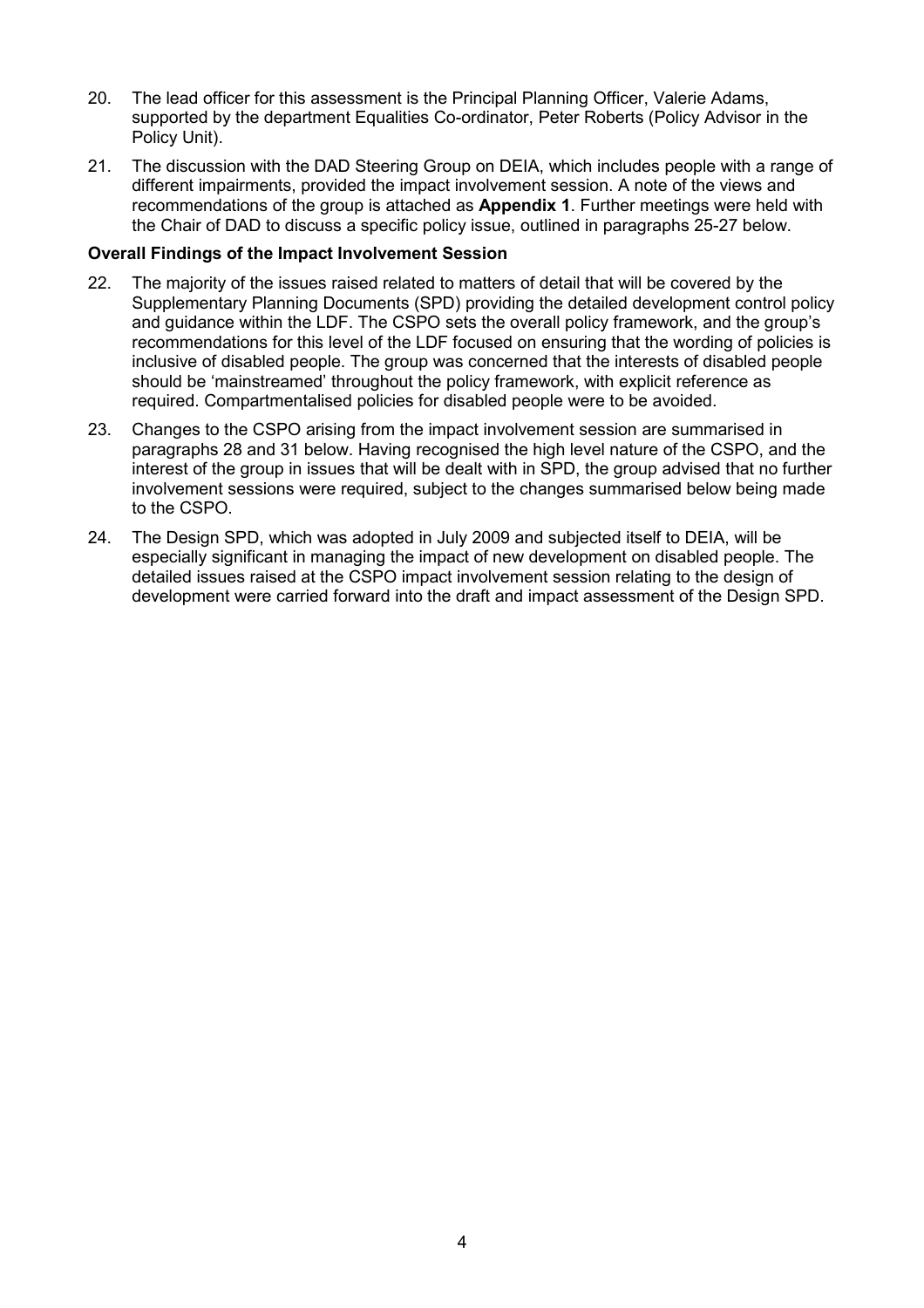#### Further Impact Assessment Discussions

- 25. However, one matter required further discussion following the impact involvement session. Gordon Pybus, the Chair of DAD, proposed the retention of Policy R2 from the Borough of Darlington Local Plan in the CSPO (the CSPO and LDF supersede the old-style Local Plan).
- 26. Policy R2 is concerned with access for disabled people and states, 'Proposals for new buildings or the change of use or alteration of existing buildings to which the general public and employees have access will be required, where practicable and reasonable, to provide suitable access and facilities for people with impaired mobility'.
- 27. It was argued that this policy should be retained because it provides a valuable 'hook' for DAD in discussing proposals with developers. It is not proposed, however, to retain the policy in the LDF. It does not align with either the core policies of the detailed guidance of the LDF, but it is important that the combination of the policy amendments summarised below and the Design SPD provide the tools needed to safeguard appropriately the interests of people with impairments who might otherwise be disabled by the design of new development.

### Recommended Changes Arising from the Assessment

- 28. The findings from the both the generic and disabled equalities impact assessments identified the following areas where the CSPO could be improved:
	- a. A fuller reference to the **One Darlington** priority in the introduction, and of how the spatial policies of the LDF can contribute to the 'narrowing the gaps' perspective of One Darlington, together with an amendment to strategic **objective 2** so that it is more explicit that it refers to a range of potentially disadvantaged groups of people, such as disabled people, as well as geographical communities

**Action:** this recommended change has been incorporated in the Core Strategy Revised Preferred Options

b. Amendment to **Policy CS1** to emphasise that sustainable locations for new development are ones that support good accessibility for everybody by public transport, walking and cycling;

**Action:** this recommended change has been incorporated in the Core Strategy Revised Preferred Options

c. Amendment to the reasoned justification supporting CS14 to emphasise that conservation, particularly of buildings with public access, must be balanced with accommodating the needs of disabled and other potentially disadvantaged groups;

**Action:** this recommended change refers to a detailed matter and has been incorporated in the Design SPD

d. Amendment to CS19 (formerly CS18) and/or reasoned justification to recognise and promote the accessibility needs of everybody, including people with mobility impairments.

**Action:** this recommended change has been incorporated in the Core Strategy Revised Preferred Options

#### Revised Preferred Options

- 29. The further work on revising the CSPO outlined in paragraphs 8 and 9 included a rolling DEIA programme from September to November 2009, with an officer team assessing the potential impact of revised policies and supporting justification text as they were produced.
- 30. The original DEIA carried out from September to December 2008, together with the advice and recommendations of the DAD Steering Group, was adopted as a sound foundation for this further assessment, so that the process could focus on the revised policies and text. The assessment team consisted of Valerie Adams (Principal Planning Officer), Peter Roberts (Policy Advisor and CE Dept Equalities Co-ordinator), Grant Rainey (Planning Strategy Technical Officer) and Steve Petch (Planning Services Manager).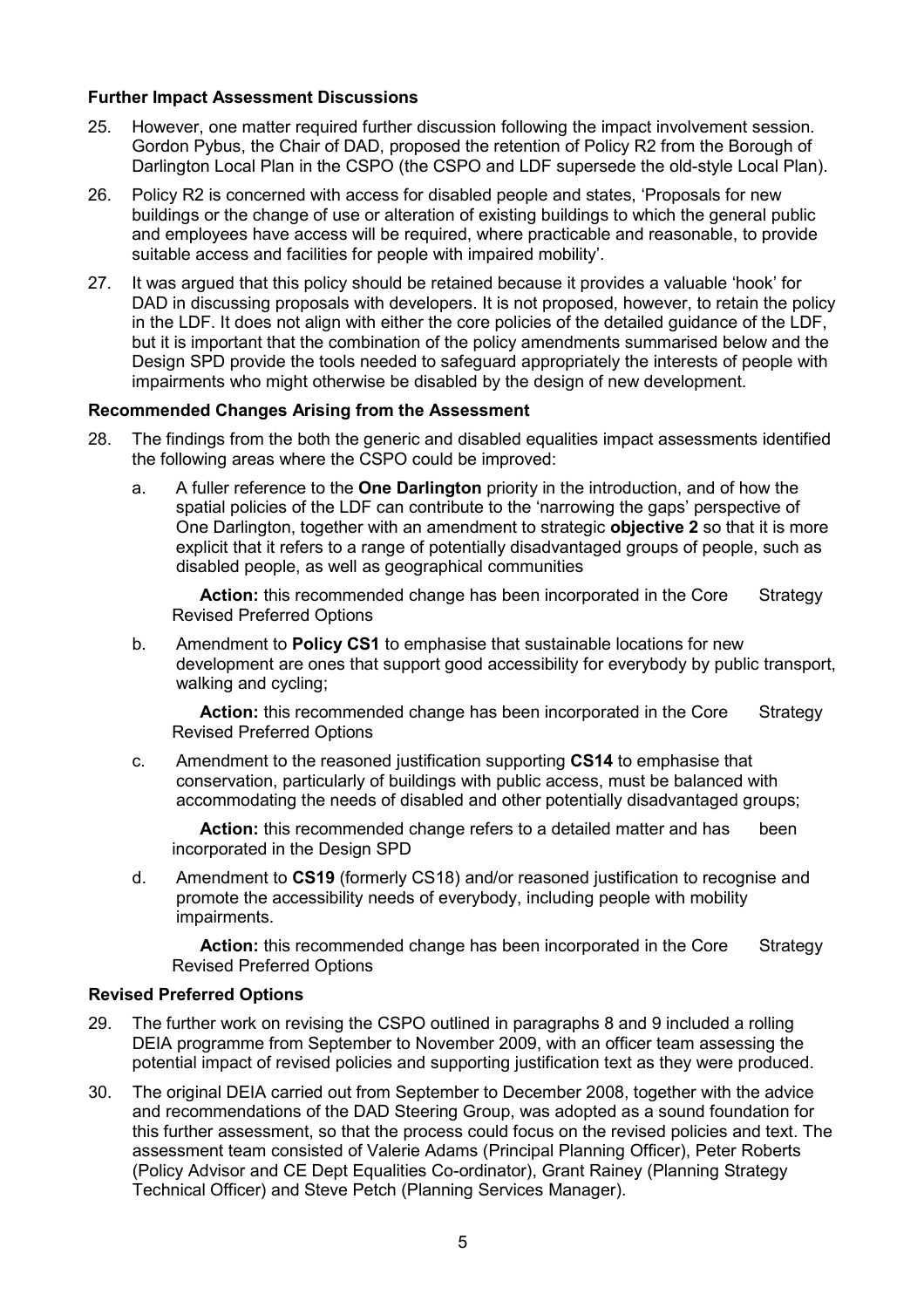- 31. This further round of assessment resulted in the following changes to the Core Strategy Revised Preferred Options:
	- a. Policy CS11 Housing for All: reference to Lifetime Homes has been amended, so that the mix of housing should include both housing for people with disabilities, and housing for older people, this latter including housing capable of being readily adapted to meet a range of needs. This would be a modified version of lifetime homes, which ensures that as many new homes as possible are built in a way that eliminates the need for the most costly or reduces substantially the cost of the most frequently requested adaptations.
	- b. Policy CS17 Green Infrastructure: policy has been amended to make it clearer that accessibility means accessibility for all.
	- c. Policy CS18 Sport and Recreation Provision: policy amended to make it clearer that provision is to meet the needs of all in the community.
	- d. Policy CS6 Vibrant Cultural and Tourism Offer: visitor accommodation element of policy reworded to read…..'a range of visitor accommodation will be required in appropriate locations, accessible by sustainable transport and including provision to meet the needs of disabled people. These…'
	- e. Policy CS19 Improving Transport Infrastructure and Creating a Sustainable **Transport Network:** policy reworded to remove reference to the sequential approach to selecting solution to transport problems; element (f) of the policy has been amended to 'improving accessibility for all'.
	- f. Policy CS4 Paying for Development Infrastructure: part (1) of policy reworded to affordable and special needs housing provision.
- 32. Several of the impacts identified would arise from the detailed design of schemes. These will be mitigated by the application of the Council's recently adopted Design of New Development Supplementary Planning Guidance.

### Conclusion and recommendations

- 33. Equalities Impact Assessment of the CSPO and revised CSPO has followed the corporate methodology and been carried out thoroughly. EIA has resulted in amendments to the policies and text summarised in paragraphs 28 and 31 above. It has also highlighted the need for further assessment of detailed policies and guidance in SPDs as these are developed.
- 34. Members are recommended to:
	- a. Note the approach to carrying out Equalities Impact Assessment of the Core Strategy Preferred Options and Revised Preferred Options;
	- b. Approve the amendments to the Core Strategy resulting from Equalities Impact Assessment, as summarised in paragraphs 28 and 31 above
	- c. Note the contents of paragraphs 25-27 on a change proposed by DAD that has not been taken forward in the amendments.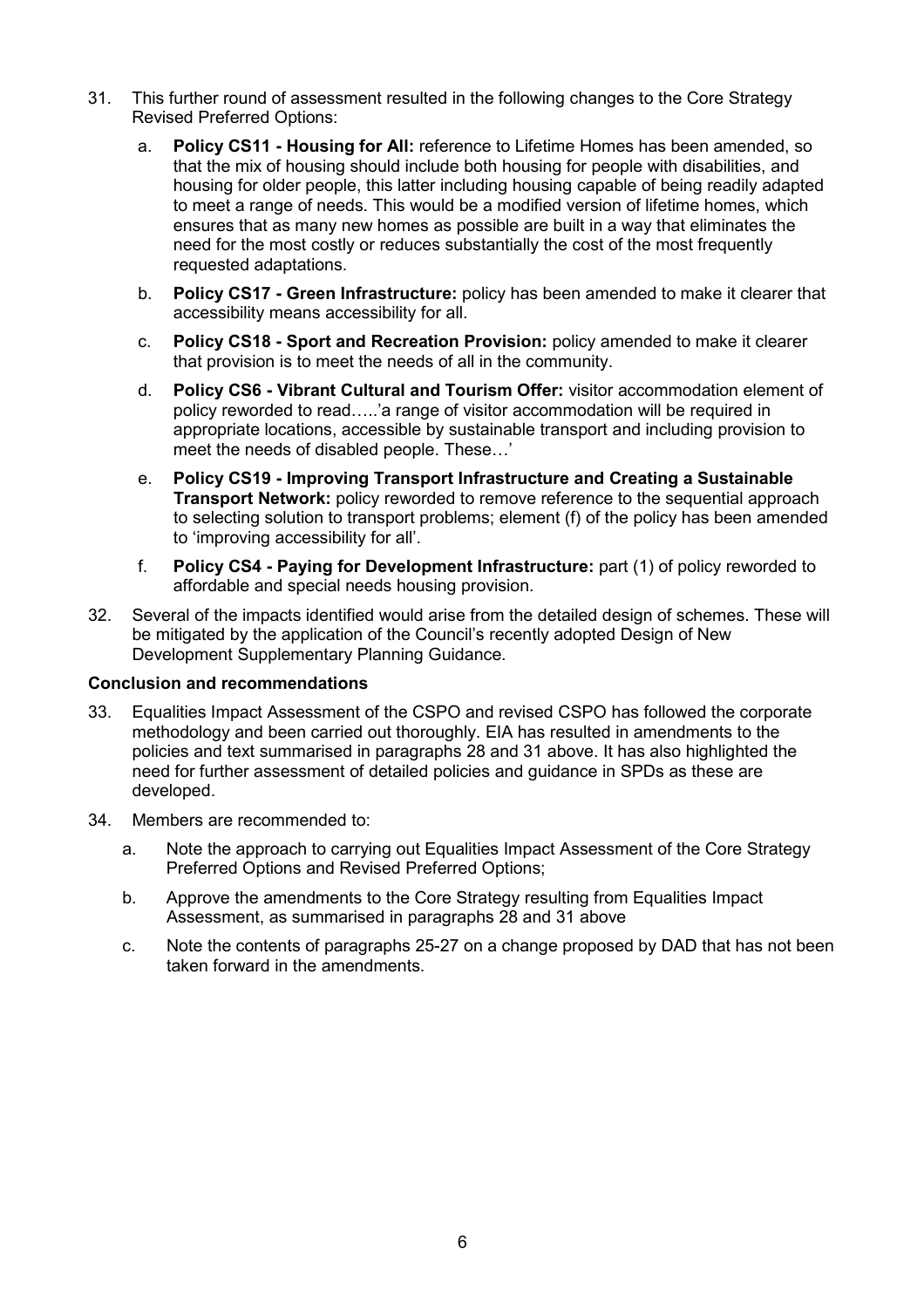### LDF Core Strategy

### Disability Equalities Impact Assessment

### Note of meeting with D.A.D. Steering Group, 10<sup>th</sup> September 2008

 Chaired by Gordon Pybus; David Plews, Valerie Adams and Peter Roberts in attendance from DBC. Full attendance not recorded.

General introduction:

- Reference to Design SPD as detailed guidance that will impact on on mobility and access issues
- Reference to policies for development of sustainable neighbourhoods providing good access to facilities – potential positive impact for disabled people
- Special needs housing should consider specific assessed local needs

Including policies for disabled people:

- Avoid compartmentalising policies for disabled
- Disability should be mainstreamed through all policies, with explicit mention of needs of disabled as appropriate
- DEIA should be carried out on all policies seek to ensure that all people, including disabled, are not disadvantaged by specific policies
- Policies should support independent living

Development Strategy:

- Need for co-ordinated investment planning; often good facilities are provided within developments, but they can't be used because transport arrangements don't enable disabled people to access them – e.g. Morton Palms
- There is political commitment, but it needs to be delivered

Specific issues:

- Need to recognise the differing needs of disabled people in detail, e.g. visually impaired using cane has differing requirements to visually impaired using guide dog
- Need to tackle Arriva on use of access space within buses driver should enforce proper usage
- Disabled people who live well away from town centre can't access key facilities
- Spread awareness of difference between disability and impairment disabled people have impairments but are disabled by the impact of the environment on the impairment
- Avoid over-compensating disabled people want to be considered on equal terms as citizens of Darlington; they don't want special treatment
- Housing location combined with transport to facilities are especially important issues for disabled people